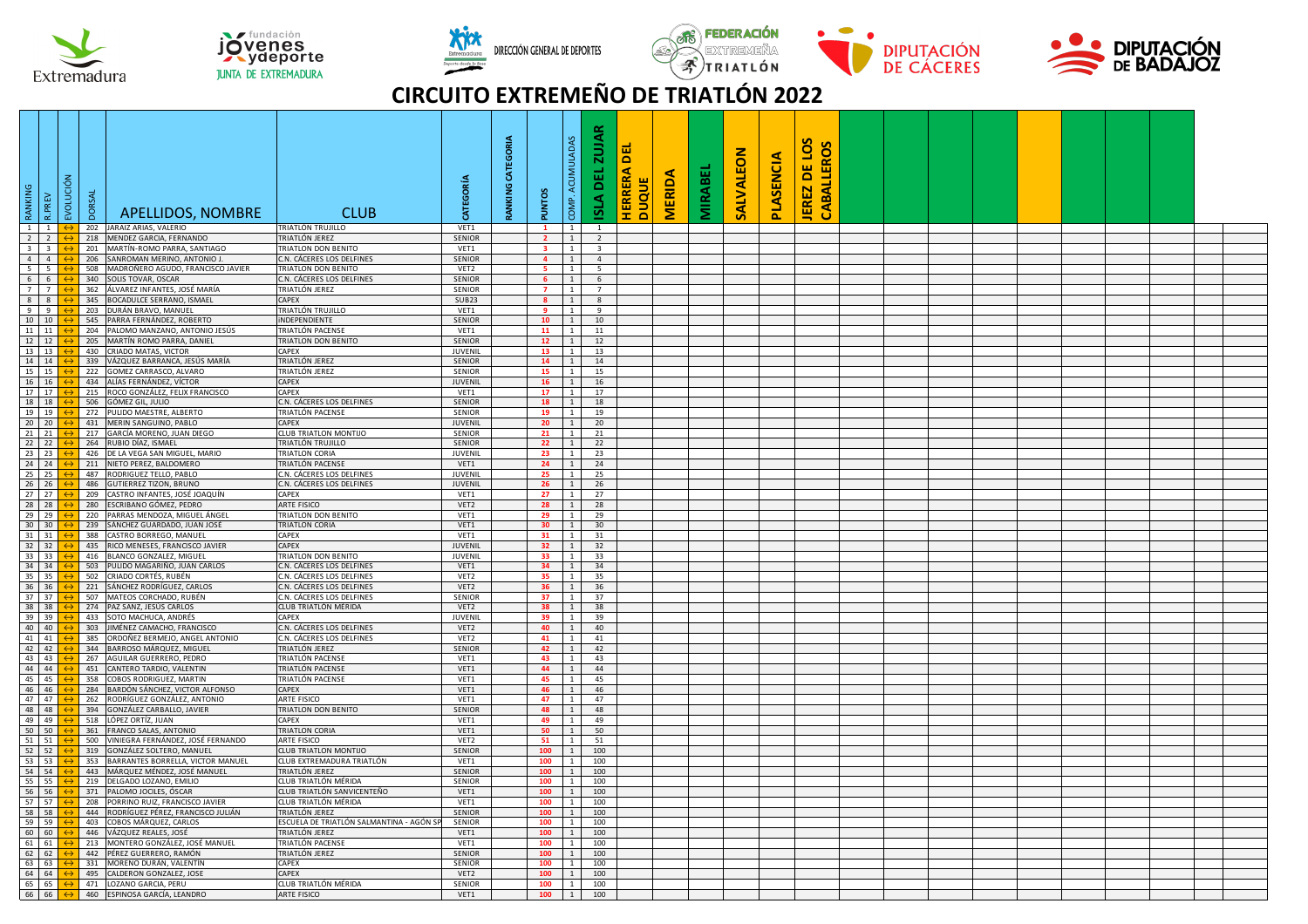|                              | 314 RODRÍGUEZ GARCÍA, JUAN JOSÉ                       |                                      |                  | 100 | $\mathbf{1}$ |     |  |  |  |  |  |  |  |  |
|------------------------------|-------------------------------------------------------|--------------------------------------|------------------|-----|--------------|-----|--|--|--|--|--|--|--|--|
| 67 67<br>68 68               |                                                       | FRIATLÓN JEREZ                       | SENIOR           |     |              | 100 |  |  |  |  |  |  |  |  |
|                              | 224 PAULINO ASENSIO, JAIME                            | FRIATLÓN PACENSE                     | SUB23            | 100 | $\mathbf{1}$ | 100 |  |  |  |  |  |  |  |  |
| 69 69                        | 342<br><b>VENTURA BURGOS, CLEMENTE</b>                | LUB TRIATLON MONTIJO                 | <b>SENIOR</b>    | 100 | $\mathbf{1}$ | 100 |  |  |  |  |  |  |  |  |
| 70 70                        | 263<br>CONTRERAS CARRETERO, ABEL                      | <b>CLUB TRIATLON MONTIJO</b>         | SENIOR           | 100 | 1            | 100 |  |  |  |  |  |  |  |  |
| 71 71                        | 438 NEVADO ZAMORO, JUAN JOSÉ                          | CLUB TRIATLÓN SANVICENTEÑO           | VET1             | 100 | $\mathbf{1}$ | 100 |  |  |  |  |  |  |  |  |
| 72 72                        | 254 BLANCO SANTOS, MANUEL                             | <b><i>FRIATLON DON BENITO</i></b>    | SENIOR           | 100 | $\mathbf{1}$ | 100 |  |  |  |  |  |  |  |  |
| 73 73                        | 233 VELASCO GARCIA, VICTOR                            | CLUB DE TRIATLÓN DIABLILLOS DE RIVAS | SUB23            | 100 | $\mathbf{1}$ | 100 |  |  |  |  |  |  |  |  |
| 74 74                        | 419 GAITÁN MORDILLO, OSCAR                            | RIATLON DON BENITO                   | JUVENIL          | 100 | $\mathbf{1}$ | 100 |  |  |  |  |  |  |  |  |
| 75 75                        | 226<br>PÉREZ CANDELARIO, ÁNGEL JESÚS                  | <b><i>FRIATLON DON BENITO</i></b>    | SENIOR           | 100 |              | 100 |  |  |  |  |  |  |  |  |
|                              | 450                                                   |                                      |                  |     | $\mathbf{1}$ |     |  |  |  |  |  |  |  |  |
| 76 76                        | GOMEZ CALERO, JAIME                                   | RIATLÓN PACENSE                      | VET1             | 100 |              | 100 |  |  |  |  |  |  |  |  |
| 77 77                        | 490 FERNANDEZ GONZALEZ, DANIEL                        | CLUB NATACION BADAJOZ                | <b>SENIOR</b>    | 100 | $\mathbf{1}$ | 100 |  |  |  |  |  |  |  |  |
| 78 78                        | 449 DIAZ COLO, MIGUEL                                 | CLUB EXTREMADURA TRIATLÓN            | <b>SENIOR</b>    | 100 | $\mathbf{1}$ | 100 |  |  |  |  |  |  |  |  |
| 79 79                        | ALVARADO DÍAZ, BORJA<br>464                           | LUB TRIATLON MONTIJO                 | VET1             | 100 | $\mathbf{1}$ | 100 |  |  |  |  |  |  |  |  |
| 80 80                        | 478<br>CALDERON BENITEZ, EMILIO JAVIER                | CLUB TRIATLÓN BURGUILLOS             | SENIOR           | 100 |              | 100 |  |  |  |  |  |  |  |  |
| 81 81                        | 330<br>MORENO DELGADO, VICTOR MANUEL                  | CAPEX                                | SENIOR           | 100 | $\mathbf{1}$ | 100 |  |  |  |  |  |  |  |  |
| 82 82                        | 259 GARZO FERNÁNDEZ, GENARO                           | CLUB EXTREMADURA TRIATLÓN            | VET1             | 100 | $\mathbf{1}$ | 100 |  |  |  |  |  |  |  |  |
| 83 83                        | 376 ÁLVAREZ FERNÁNDEZ, MANUEL                         | CLUB TRIATLON MONTIJO                | SENIOR           | 100 | $\mathbf{1}$ | 100 |  |  |  |  |  |  |  |  |
| 84 84                        | <b>GRACIA PINILLA, JAVIER</b><br>286                  | CLUB NATACION BADAJOZ                | <b>SENIOR</b>    | 100 | $\mathbf{1}$ | 100 |  |  |  |  |  |  |  |  |
| 85 85                        | 513<br>HORMIGO LOPEZ, JOSE ANTONIO                    | CAPEX                                | SENIOR           | 100 | $\mathbf{1}$ | 100 |  |  |  |  |  |  |  |  |
|                              |                                                       |                                      |                  |     |              |     |  |  |  |  |  |  |  |  |
| 86<br>86                     | 414<br>GARCÍA CEBERINO, JUAN MANUEL                   | RIATLÓN JEREZ                        | <b>SENIOR</b>    | 100 | $\mathbf{1}$ | 100 |  |  |  |  |  |  |  |  |
| 87 87                        | 326 ROMERO BARRAGAN, IVAN                             | CLUB EXTREMADURA TRIATLÓN            | <b>SENIOR</b>    | 100 | $\mathbf{1}$ | 100 |  |  |  |  |  |  |  |  |
| 88 88                        | 480 PEDRERO MARTIN, JUAN CARLOS                       | CLUB TRIATLÓN BURGUILLOS             | <b>SENIOR</b>    | 100 | $\mathbf{1}$ | 100 |  |  |  |  |  |  |  |  |
| 89 89                        | 315 CERRO HERRERO, DAVID                              | ESCUELA TRIATLÓN PLASENCIA           | VET1             | 100 | 1            | 100 |  |  |  |  |  |  |  |  |
| 90 90                        | CALDERON GONZALEZ, ANTONIO<br>493                     | CAPEX                                | VET3             | 100 | 1            | 100 |  |  |  |  |  |  |  |  |
| 91 91                        | 457<br>CADENAS SÁNCHEZ, JUAN FRANCISCO                | ARTE FISICO                          | SENIOR           | 100 | $\mathbf{1}$ | 100 |  |  |  |  |  |  |  |  |
| 92 92                        | 476 CARVAJAL DUQUE, LUIS MIGUEL                       | <b><i>FRIATLON CORIA</i></b>         | VET1             | 100 | $\mathbf{1}$ | 100 |  |  |  |  |  |  |  |  |
| 93 93                        | 398 MURILLO CHÁVEZ, MARCOS                            | FRIATLÓN JEREZ                       | SENIOR           | 100 | $\mathbf{1}$ | 100 |  |  |  |  |  |  |  |  |
| 94 94                        | HERNÁNDEZ ALFONSO, DAVID<br>423                       | RIATLON CORIA                        | <b>SENIOR</b>    | 100 | $\mathbf{1}$ | 100 |  |  |  |  |  |  |  |  |
| 95 95                        | 402 GÓMEZ MANCHÓN, MIGUEI                             | CLUB TRIATLON MONTIJO                | VET1             | 100 | $\mathbf{1}$ | 100 |  |  |  |  |  |  |  |  |
|                              |                                                       |                                      |                  |     |              |     |  |  |  |  |  |  |  |  |
| 96 96                        | 307<br>ALFONSO GARCÍA, IMANOL                         | <b><i>FRIATLON CORIA</i></b>         | VET1             | 100 | $\mathbf{1}$ | 100 |  |  |  |  |  |  |  |  |
| 97 97                        | 223 GONZÁLEZ PASTOR, RUBÉN                            | RIATLON DON BENITO                   | SENIOR           | 100 | $\mathbf{1}$ | 100 |  |  |  |  |  |  |  |  |
| 98 98                        | 515 MURILLO BARRAGÁN, FRANCISCO                       | FRIATLÓN JEREZ                       | <b>SENIOR</b>    | 100 | $\mathbf{1}$ | 100 |  |  |  |  |  |  |  |  |
| 99 99                        | SANCHÓN MARTÍN, SANTIAGO MIGUEL<br>296                | FRIATLÓN PACENS                      | VET2             | 100 | $\mathbf{1}$ | 100 |  |  |  |  |  |  |  |  |
| 100 100                      | 277 ZUBELZU MÍNGUEZ, OSCAR                            | TRIATLÓN PACENSE                     | VET1             | 100 | 1            | 100 |  |  |  |  |  |  |  |  |
| 101 101                      | 463 DÍAZ GRAGERA, DIEGO ANTONIO                       | CLUB TRIATLON MONTIJO                | VET1             | 100 | 1            | 100 |  |  |  |  |  |  |  |  |
| 102 102                      | 413 MAHEDERO LASO, CARLOS                             | CLUB TRIATLÓN SANVICENTEÑO           | SENIOR           | 100 | $\mathbf{1}$ | 100 |  |  |  |  |  |  |  |  |
| 103 103                      | 241 GÓMEZ ALONSO, JOSÉ ELÍAS                          | CLUB EXTREMADURA TRIATLÓN            | VET2             | 100 | $\mathbf{1}$ | 100 |  |  |  |  |  |  |  |  |
| 104 104                      | PORRINO RUIZ, ANGEL DAVID<br>323                      | CLUB TRIATLÓN MÉRIDA                 | SENIOR           | 100 | $\mathbf{1}$ | 100 |  |  |  |  |  |  |  |  |
|                              |                                                       |                                      |                  |     |              |     |  |  |  |  |  |  |  |  |
| 105 105                      | 406 MARTINEZ FUENTES, CARLOS                          | CLUB TRIATLÓN MÉRIDA                 | <b>JUNIOR</b>    | 100 | $\mathbf{1}$ | 100 |  |  |  |  |  |  |  |  |
| 106 106                      | DOMINGUEZ SALVADOR, BRUNO<br>270                      | CLUB EXTREMADURA TRIATLÓN            | VET1             | 100 | $\mathbf{1}$ | 100 |  |  |  |  |  |  |  |  |
| 107 107                      | 405 ORDIALES ROLLIZO, ENRIQUE GUILLERMO               | ARTE FISICO                          | SENIOR           | 100 | $\mathbf{1}$ | 100 |  |  |  |  |  |  |  |  |
| 108 108                      | 421 LOURTAU LOPEZ, ABEL                               | <b><i>FRIATLON CORIA</i></b>         | VET1             | 100 | $\mathbf{1}$ | 100 |  |  |  |  |  |  |  |  |
| 109 109                      | LÓPEZ MARTÍN, JOSÉ JAVIER<br>237                      | RIATLÓN TRUJILLO                     | VET1             | 100 | $\mathbf{1}$ | 100 |  |  |  |  |  |  |  |  |
| 110 110                      | 418 GAITÁN MORDILLO, CARLOS                           | <b>FRIATLON DON BENITO</b>           | JUVENIL          | 100 | 1            | 100 |  |  |  |  |  |  |  |  |
| 111 111                      | 234 LIVIANO FUERTES, CRISTOFER                        | <b><i>FRIATLON DON BENITO</i></b>    | SENIOR           | 100 | 1            | 100 |  |  |  |  |  |  |  |  |
| 112 112                      | 469 JORGE GONZÁLEZ, MANUEL                            | CLUB TRIATLÓN SANVICENTEÑO           | VET1             | 100 | $\mathbf{1}$ | 100 |  |  |  |  |  |  |  |  |
| 113 113                      | 236 DÁVALOS JARAMILLO, MANUEL JOSÉ                    | TRIATLÓN PACENSE                     | VET2             | 100 | $\mathbf{1}$ | 100 |  |  |  |  |  |  |  |  |
| 114 114                      | PAREDES RODRÍGUEZ, PABLO<br>468                       | LUB TRIATLON MONTIJO                 | <b>JUNIOR</b>    |     |              |     |  |  |  |  |  |  |  |  |
|                              |                                                       |                                      |                  | 100 | 1            | 100 |  |  |  |  |  |  |  |  |
| 115 115                      | MONTERO LAUREANO, ÁNGEI<br>445                        | FRIATLÓN JEREZ                       | SENIOR           | 100 | 1            | 100 |  |  |  |  |  |  |  |  |
| 116 116                      | FERNÁNDEZ VERGARA, JOSÉ DAVID<br>393                  | LUB TRIATLÓN SANVICENTEÑO            | VET1             | 100 | $\mathbf{1}$ | 100 |  |  |  |  |  |  |  |  |
| 117 117                      | 472 MENDEZ SAMPEDRO, RAFAEL                           | CLUB TRIATLÓN MÉRIDA                 | VET1             | 100 | $\mathbf{1}$ | 100 |  |  |  |  |  |  |  |  |
| 118 118                      | 216 SANZ JIMÉNEZ, JUAN BAUTISTA                       | FRIATLÓN PACENSE                     | VET1             | 100 | $\mathbf{1}$ | 100 |  |  |  |  |  |  |  |  |
| 119 119                      | 483<br>NAHARRO GORDILLO, ALBERTO                      | CLUB TRIATLÓN BURGUILLOS             | SENIOR           | 100 | $\mathbf{1}$ | 100 |  |  |  |  |  |  |  |  |
| 120 120                      | 380 ZARCO FERNÁNDEZ, DAVID                            | CLUB TRIATLON MONTIJO                | VET1             | 100 | 1            | 100 |  |  |  |  |  |  |  |  |
| 121 121                      | 329 SÁNCHEZ GONZÁLEZ, JOSÉ ANDRÉS                     | CLUB TRIATLON MONTIJO                | SENIOR           | 100 | $\mathbf{1}$ | 100 |  |  |  |  |  |  |  |  |
| 122 122                      | 482 OLMEDO CARRETERO, DOMINGO                         | CLUB TRIATLÓN BURGUILLOS             | VET1             | 100 | $\mathbf{1}$ | 100 |  |  |  |  |  |  |  |  |
| 123 123                      | 297 MIGUEL PIRIS, LUIS FERNANDO                       | <b><i>FRIATLON CORIA</i></b>         | VET1             | 100 | $\mathbf{1}$ | 100 |  |  |  |  |  |  |  |  |
| 124 124                      | 417<br>PUERTAS TENORIO, DIEGO                         | RIATLON DON BENITO                   | JUVENIL          | 100 | $\mathbf{1}$ | 100 |  |  |  |  |  |  |  |  |
| 125 125                      | 479 RUBIO LOPEZ, VICTOR                               | CLUB TRIATLÓN BURGUILLOS             | SENIOR           | 100 | $\mathbf{1}$ | 100 |  |  |  |  |  |  |  |  |
|                              |                                                       |                                      |                  |     |              |     |  |  |  |  |  |  |  |  |
| 126 126                      | 227 BEJAOUI RAMOS, MOUNIR                             | <b><i>FRIATLON CORIA</i></b>         | <b>SENIOR</b>    | 100 | $\mathbf{1}$ | 100 |  |  |  |  |  |  |  |  |
| 127 127                      | TORRES SANTOS, JOSE MANUEL<br>396                     | <b>CLUB TRIATLON MONTIJO</b>         | VET1             | 100 | $\mathbf{1}$ | 100 |  |  |  |  |  |  |  |  |
| 128 128                      | 392<br>NARCISO RUBIO, DANIEL                          | <b>FRIATLON DON BENITO</b>           | VET1             | 100 | $\mathbf{1}$ | 100 |  |  |  |  |  |  |  |  |
| 129 129                      | 512<br>RUBIO EXPOXITO, ANTONIO JESUS                  | RIATLÓN TRUJILLO                     | SENIOR           | 100 | $\mathbf{1}$ | 100 |  |  |  |  |  |  |  |  |
| 130 130                      | 343 MURILLO MUÑOZ, PEDRO MANUEI                       | CLUB TRIATLON MONTIJO                | SENIOR           | 100 | 1            | 100 |  |  |  |  |  |  |  |  |
| 131 131                      | 352 CHAVEZ ZAMBRANO, JOSE LUIS                        | CAPEX                                | SENIOR           | 100 | 1            | 100 |  |  |  |  |  |  |  |  |
| 132 132                      | 384 GERMÁN CABEZUDO, DIEGO                            | CLUB TRIATLON MONTIJO                | VET <sub>2</sub> | 100 | $\mathbf{1}$ | 100 |  |  |  |  |  |  |  |  |
| 133 133                      | 214 MARISCAL SANCHEZ, JONATHAN                        | TRIATLÓN PACENSE                     | VET1             | 100 | $\mathbf{1}$ | 100 |  |  |  |  |  |  |  |  |
| 134 134                      | 273 SÁNCHEZ PÉREZ, JOSÉ RUBÉN                         | TRIATIÓN PACENS                      | SENIOR           | 100 |              | 100 |  |  |  |  |  |  |  |  |
| 135 135<br>$\leftrightarrow$ | 408 OLLERO ROCHA, JOSÉ ANTONIO                        | <b>FRIATLON CORIA</b>                | SENIOR           | 100 | $1\quad$     | 100 |  |  |  |  |  |  |  |  |
| 136 136                      | 310 SARRÓ MARTÍN, CÉSAR                               | RIATLON CORIA                        | VET1             | 100 | 1            | 100 |  |  |  |  |  |  |  |  |
| 137 137<br>$\leftrightarrow$ | 294 MARTÍNEZ ROMEU, JESÚS                             | C.N. CÁCERES LOS DELFINES            | VET1             | 100 | $1 \mid$     | 100 |  |  |  |  |  |  |  |  |
|                              |                                                       |                                      |                  |     |              |     |  |  |  |  |  |  |  |  |
| 138 138                      | 251 BÉJAR BLANCO, FRANCISCO JAVIER                    | TRIATLON DON BENITO                  | VET1             | 100 | $1 \mid$     | 100 |  |  |  |  |  |  |  |  |
| 139 139                      | 401 ROSADO BERMUDO, SERGIO                            | CLUB TRIATLON MONTIJO                | SENIOR           | 100 | <sup>1</sup> | 100 |  |  |  |  |  |  |  |  |
| 140 140                      | 275 PAJARERO SIERRA, DAVID                            | CLUB TRIATLON LAS ROZAS              | SENIOR           | 100 | $1\quad$     | 100 |  |  |  |  |  |  |  |  |
| 141 141                      | 420 PANADERO ALVAREZ, DIEGO                           | TRIATLON CORIA                       | SENIOR           | 100 | 1            | 100 |  |  |  |  |  |  |  |  |
| 142 142<br>$\leftrightarrow$ | 256 CABALLERO GRAGERA, JOSE DAVID                     | CLUB TRIATLÓN MÉRIDA                 | VET1             | 100 | 1            | 100 |  |  |  |  |  |  |  |  |
| 143 143                      | 455 MEROÑO SALVATIERRA, ALEX                          | ARTE FISICO                          | VET1             | 100 | $1 \quad$    | 100 |  |  |  |  |  |  |  |  |
| 144 144                      | 477 VELEZ CANO, PEDRO                                 | CLUB TRIATLON MONTIJO                | SENIOR           | 100 | 1            | 100 |  |  |  |  |  |  |  |  |
| 145 145                      | 510 CRESPO LABRADOR, ALVARO                           | TRIATLÓN PACENSE                     | SENIOR           | 100 | 1            | 100 |  |  |  |  |  |  |  |  |
| 146 146                      | 312 PINERO RABASOT, LÁZARO JAVIER                     | TRIATLON CORIA                       | VET1             | 100 | 1            | 100 |  |  |  |  |  |  |  |  |
|                              |                                                       |                                      |                  |     |              |     |  |  |  |  |  |  |  |  |
| 147 147                      | GIL ROMAN, ADRIAN                                     | ARTE FISICO                          | CAD              | 100 | 1            | 100 |  |  |  |  |  |  |  |  |
| 148 148                      | 391 MACIAS JULIAN, DOMINGO                            | CLUB EXTREMADURA TRIATLÓN            | VET1             | 100 | $1 \mid$     | 100 |  |  |  |  |  |  |  |  |
| 149 149                      | 489 CHAMORRO MATEOS, JOSÉ                             | CLUB TRIATLÓN MÉRIDA                 | VET1             | 100 | <sup>1</sup> | 100 |  |  |  |  |  |  |  |  |
| 150 150                      | TOBIAS PEREZ, MAURO                                   | ARTE FISICO                          | CAD              | 100 | 1            | 100 |  |  |  |  |  |  |  |  |
| 151 151<br>$\leftrightarrow$ | 356 SANCHEZ ALONSO, CESAR                             | ESCUELA TRIATLÓN PLASENCIA           | VET1             | 100 | 1            | 100 |  |  |  |  |  |  |  |  |
|                              | $152$ 152 $\leftrightarrow$ 348 CASCAJOSA DIAZ, JESÚS | INDEPENDIENTE                        | SENIOR           | 100 | 1            | 100 |  |  |  |  |  |  |  |  |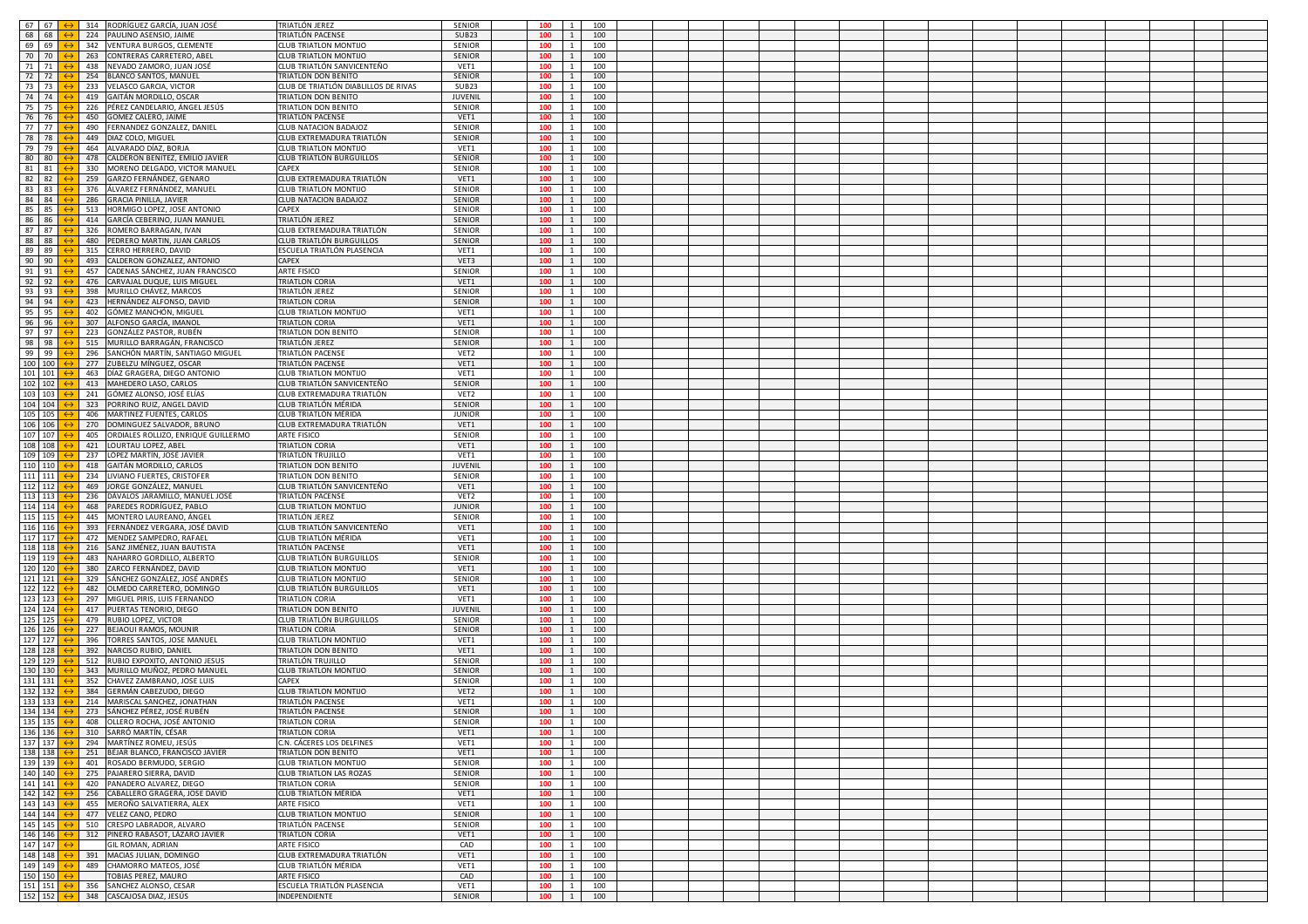| 153 153                   | 395        | SÁNCHEZ DORADO, JAVIER             | <b>CLUB TRIATLON MONTIJO</b>          | VET1          | 100             | $1 \quad$           | 100 |  |  |  |  |  |  |
|---------------------------|------------|------------------------------------|---------------------------------------|---------------|-----------------|---------------------|-----|--|--|--|--|--|--|
|                           |            |                                    |                                       |               |                 |                     |     |  |  |  |  |  |  |
| 154 154                   | 425        | <b>GARCIA PERALES, IVAN</b>        | TRIATLON CORIA                        | VET1          | 100             | 1                   | 100 |  |  |  |  |  |  |
| 155 155                   |            | CASARES EMBID, RAUI                | ARTE FISICO                           | CAD           | 100             | $\overline{1}$      | 100 |  |  |  |  |  |  |
| 156 156                   | 379        | VALENCIA ESTEVEZ, RAÚI             | CLUB EXTREMADURA TRIATLÓN             | VET1          | 100             | $\mathbf{1}$        | 100 |  |  |  |  |  |  |
| 157 157                   | 253        | ZAFRA HURTADO, JOSE ANTONIO        | CAPFX                                 | VET2          | 100             | 1                   | 100 |  |  |  |  |  |  |
| 158 158                   | 302        | ANDRADE PEINADO, ABRAHAM MARIA     | <b>CLUB TRIATLON MONTIJO</b>          | VET1          | 100             | $\overline{1}$      | 100 |  |  |  |  |  |  |
| 159 159                   | 521        | GUTIERREZ PAREJO, FRANCISCO JAVIER | CLUB TRIATLÓN VILLANUEVA DE LA SERENA | VET1          | 100             | 1                   | 100 |  |  |  |  |  |  |
| 160 160                   | 327        | MIRANDA ZAMBRANO, ANTONIO DAVID    | ARTE FISICO                           | SENIOR        | 100             | $\mathbf{1}$        | 100 |  |  |  |  |  |  |
| 161 161                   | 299        | CORREDOR SÁNCHEZ, IVAN LUIS        | ESCUELA TRIATLÓN PLASENCIA            | VET2          | 100             |                     | 100 |  |  |  |  |  |  |
| 162 162                   | 210        | CASTRO PIZARRO, MANUEL             | CAPFX                                 | VET1          | 100             | $\overline{1}$      | 100 |  |  |  |  |  |  |
| 163 163                   | 268        | MIRANDA GÓMEZ, DIEGO               | TRIATLON DON BENITO                   | SENIOR        | 100             | $\overline{1}$      | 100 |  |  |  |  |  |  |
|                           |            |                                    |                                       |               |                 |                     |     |  |  |  |  |  |  |
| 164 164                   | 381        | CARMONA BERNAL, JOSE IGNACIO       | ARTE FISICO                           | VET2          | 100             | 1                   | 100 |  |  |  |  |  |  |
| 165 165                   | 514        | MUÑOZ GONZÁLEZ, JUAN MANUE         | C.N. CÁCERES LOS DELFINES             | VET1          | 100             | $\mathbf{1}$        | 100 |  |  |  |  |  |  |
| 166 166                   | 295        | GARCIA GARCIA, FRANCISCO JESUS     | ESCUELA TRIATLÓN PLASENCIA            | VET2          | 100             |                     | 100 |  |  |  |  |  |  |
| 167 167                   | 411        | RICI RISQUETE, MANUEL              | TRIATLÓN PACENSE                      | VET1          | 100             | 1                   | 100 |  |  |  |  |  |  |
| 168 168                   | 374        | RAMOS SOSA, RUBEN                  | CLUB TRIATLON MONTIJO                 | VET1          | 100             | $\overline{1}$      | 100 |  |  |  |  |  |  |
| 169 169                   | 491        | ARROYO ROVIRA, JOSÉ IGNACIO        | INDEPENDIENTE                         | VET1          | 100             | 1                   | 100 |  |  |  |  |  |  |
| 170 170                   | 252        | CARRASCO AVILA, KINI               | AD TRIATLÓN ECOSPORT ALCOBENDAS       | PARATRI       | 100             | $\overline{1}$      | 100 |  |  |  |  |  |  |
| 171 171                   | 465        | SÁNCHEZ HISADO, ISRAEI             | TRIATLON CORIA                        | SENIOR        | 100             |                     | 100 |  |  |  |  |  |  |
| 172 172                   | 524        | SÁNCHEZ MARTÍN, JAVIER             | TRIATLON CORIA                        | SENIOR        | 100             | 1                   | 100 |  |  |  |  |  |  |
| 173 173                   | 311        | DOMÍNGUEZ DOMÍNGUEZ, ABEI          | ARTE FISICO                           | <b>SENIOR</b> | 100             | $\overline{1}$      | 100 |  |  |  |  |  |  |
| 174 174                   | 386        | NÚÑEZ PARES, ANDRÉS                | TRIATLON DON BENITO                   | SENIOR        | 100             | 1                   | 100 |  |  |  |  |  |  |
| 175 175                   | 230        | PIZARRO CIDONCHA, JESÚS            | TRIATLON DON BENITO                   | VET1          | 100             | 1                   | 100 |  |  |  |  |  |  |
| 176 176                   | 378        | SÁNCHEZ DÍAZ, JUAN PEDRO           | TRIATLON DON BENITO                   | VET2          | 100             | <sup>1</sup>        | 100 |  |  |  |  |  |  |
| 177 177                   | 424        | GARCÍA LÓPEZ, DIEGO                | TRIATLON CORIA                        | VET1          | 100             | 1                   | 100 |  |  |  |  |  |  |
|                           | 287        |                                    |                                       |               |                 |                     |     |  |  |  |  |  |  |
| 178 178                   |            | MARTÍN PÉREZ, ROBERTO              | ARTE FISICO                           | VET1          | 100             | 1                   | 100 |  |  |  |  |  |  |
| 179 179                   | 523        | MONTAÑO MERCHÁN, MARIO             | ARTE FISICO                           | SENIOR        | 100             | 1                   | 100 |  |  |  |  |  |  |
| 180 180                   | 466        | SANCHEZ GUARDADO, LUIS OSCAR       | TRIATLON CORIA                        | SENIOR        | 100             | $\overline{1}$      | 100 |  |  |  |  |  |  |
| 181 181                   | 501        | ARROYO DIAZ, DAVID                 | C.N. CÁCERES LOS DELFINES             | SUB23         | 100             | <sup>1</sup>        | 100 |  |  |  |  |  |  |
| 182 182                   | 243        | REDONDO GALINDO, RAÚL              | CLUB EXTREMADURA TRIATLÓN             | SENIOR        | 100             | $\mathbf{1}$        | 100 |  |  |  |  |  |  |
| 183 183                   | 377        | SÁNCHEZ CUADRADO, DOMINGO          | ARTE FISICO                           | VET1          | 100             | $\overline{1}$      | 100 |  |  |  |  |  |  |
| 184 184                   | 355        | CAMPÓN ORDIALES, ROBERTO           | ARTE FISICO                           | VET1          | 100             | 1                   | 100 |  |  |  |  |  |  |
| 185 185                   | 422        | MARTIN PEREZ, GUSTAVO              | <b><i>FRIATLON CORIA</i></b>          | VET1          | 100             | $\overline{1}$      | 100 |  |  |  |  |  |  |
| 186 186                   | 372        | PEREZ MACIAS, JOSE LUIS            | CLUB EXTREMADURA TRIATLÓN             | VET1          | 100             | $\overline{1}$      | 100 |  |  |  |  |  |  |
| 187 187                   | 492        | CERRO BACAS, JOSE MANUEL           | CLUB EXTREMADURA TRIATLÓN             | SENIOR        | 100             | 1                   | 100 |  |  |  |  |  |  |
| 188 188                   | 207        | CASILLAS GARCIA, ALBERTO           | <b>INDEPENDIENTE</b>                  | SENIOR        | 100             | 1                   | 100 |  |  |  |  |  |  |
| 189 189                   | 212        | MARTÍNEZ AZA, JUAN CARLOS          | CLUB TRIATLÓN MÉRIDA                  | VET2          | 100             | 1                   | 100 |  |  |  |  |  |  |
| 190 190                   | 225        | VICENTE ROJAS, PABLO ANTONIO       | CAPEX                                 | SENIOR        | 100             | 1                   | 100 |  |  |  |  |  |  |
| 191 191                   | 228        | FERNANDEZ DÍAZ, JOSE MANUEL        | C.N. DON BENITO ACUARUN               | VET1          | 100             | <sup>1</sup>        | 100 |  |  |  |  |  |  |
| 192 192                   | 229        | MORENO ESTEVEZ, SERGIO             | LUB TRIATLON LAS ROZAS                | SUB23         | 100             | 1                   | 100 |  |  |  |  |  |  |
| 193 193                   | 231        | FLORES NIETO, ANTONIO MARÍA        | TRIATLON DON BENITO                   | SENIOR        | 100             | $\overline{1}$      | 100 |  |  |  |  |  |  |
| 194 194                   | 232        | PÉREZ MURILLO, PABLO               | TRIATLON DON BENITO                   | SENIOR        | 100             | 1                   | 100 |  |  |  |  |  |  |
| 195 195                   | 235        | PUERTAS TENORIO, DAVID             | CLUB DE TRIATLÓN DIABLILLOS DE RIVAS  | SENIOR        | 100             | 1                   | 100 |  |  |  |  |  |  |
| 196 196                   | 238        | RINO MARCOS, FRANCISCO JAVIER      | TRIATLON DON BENITO                   | VET1          | 100             | 1                   | 100 |  |  |  |  |  |  |
| 197 197                   |            | DOMÍNGUEZ QUIJADA, ANGEL LUCIO     | ESCUELA TRIATLÓN PLASENCIA            | SENIOR        | 100             |                     | 100 |  |  |  |  |  |  |
| 198 198                   | 240<br>242 |                                    | TRIATLON DON BENITO                   | VET1          |                 | 1<br>$\overline{1}$ | 100 |  |  |  |  |  |  |
|                           |            | MORILLO DEL POZO, FELIPE           |                                       |               | 100             |                     |     |  |  |  |  |  |  |
| 199 199                   | 244        | HERNANDEZ IGLESIAS, GASPAF         | CLUB TRIATLON MONTIJO                 | SENIOR        | 100             | 1                   | 100 |  |  |  |  |  |  |
| 200 200                   | 245        | GARCÍA GARCÍA, JOSE ANTONIO        | TRIATLON DON BENITO                   | VET1          | 100             | 1                   | 100 |  |  |  |  |  |  |
| 201 201                   | 246        | POLO MARISCAL, JUAN DIEGO          | CLUB EXTREMADURA TRIATLÓN             | VET1          | 100             | $\overline{1}$      | 100 |  |  |  |  |  |  |
| 202 202                   | 247        | JIMÉNEZ GONZÁLEZ, FERNANDO         | <b>APFX</b>                           | VET1          | 100             | 1                   | 100 |  |  |  |  |  |  |
| 203 203                   | 248        | JIMÉNEZ CABALLERO, PEDRO ENRIQUI   | CLUB EXTREMADURA TRIATLÓN             | VET2          | 100             | $\overline{1}$      | 100 |  |  |  |  |  |  |
| 204 204                   | 249        | LOZANO BENITEZ, FRANCISCO JAVIER   | CLUB TRIATLÓN MÉRIDA                  | VET1          | 100             | 1                   | 100 |  |  |  |  |  |  |
| 205 205                   | 250        | DONOSO RIVERA, JAVIER              | TRIATLON DON BENITO                   | VET1          | 100             | 1                   | 100 |  |  |  |  |  |  |
| 206 206                   | 255        | ARIAS MUÑOZ, ANTONIO               | TRIATLON DON BENITO                   | VET1          | 100             | 1                   | 100 |  |  |  |  |  |  |
| 207 207                   | 257        | PABLOS MARTÍN, DOMINGO             | TRIATLON DON BENITO                   | SENIOR        | 100             | 1                   | 100 |  |  |  |  |  |  |
| 208 208                   | 258        | PACHECO CABANILLAS, MIGUEL ANGEL   | TRIATLÓN PACENSE                      | SUB23         | 100             | $\overline{1}$      | 100 |  |  |  |  |  |  |
| 209 209                   | 260        | SANCHEZ ESCOLAR, ALEJANDRO         | ESCUELA TRIATLÓN PLASENCIA            | VET1          | 100             | 1                   | 100 |  |  |  |  |  |  |
| 210 210                   | 261        | YEBRA ROVIRA, DIEGO                | TRIATLÓN PACENSE                      | VET2          | 100             | $\overline{1}$      | 100 |  |  |  |  |  |  |
| 211 211                   | 265        | CASADO CIDONCHA, MIGUEL ANGEL      | C.N. DON BENITO ACUARUN               | VET1          | 100             | <sup>1</sup>        | 100 |  |  |  |  |  |  |
| 212 212                   | 266        | CUEVAS LUNA, JOSÉ MANUEL           | <b>TRIATLON DON BENITO</b>            | VET2          | 100             | $\mathbf{1}$        | 100 |  |  |  |  |  |  |
| 213 213                   | 269        | CORCHADO HURTADO, JAVIER           | CLUB EXTREMADURA TRIATLÓN             | SENIOR        | 100             | $\overline{1}$      | 100 |  |  |  |  |  |  |
| 214 214                   | 271        | CORTES MASERO, LUCIANO             | TRIATLÓN JEREZ                        | VET1          | 100             | 1                   | 100 |  |  |  |  |  |  |
| 215 215                   | 276        | MORCILLO HIDALGO, ANTONIO          | <b>TRIATLON DON BENITO</b>            | SENIOR        | 100             | $\mathbf{1}$        | 100 |  |  |  |  |  |  |
| 216 216                   | 278        | IZQUIERDO REY, JUAN VICENTE        | CLUB EXTREMADURA TRIATLÓN             | VET3          | 100             | 1                   | 100 |  |  |  |  |  |  |
| 217 217                   | 279        | DONOSO RIVERA, JOSÉ MARÍA          | TRIATLON DON BENITO                   | SENIOR        | 100             | 1                   | 100 |  |  |  |  |  |  |
| 218 218                   |            | 281 RODRÍGUEZ GONZÁLEZ, CASIMIRO   | CLUB TRIATLÓN MÉRIDA                  | VET1          | 100             | $\overline{1}$      | 100 |  |  |  |  |  |  |
| 219 219                   |            | 282 MAHILLO DÍAZ, EUGENIO          | CLUB TRIATLÓN MÉRIDA                  | VET2          | 100             | 1                   | 100 |  |  |  |  |  |  |
| 220 220                   |            | 283 SAAVEDRA CASOLIERO ERAN        | CLUR TRIATIÓN SANVICEN                | VFT1          | 100             |                     | 100 |  |  |  |  |  |  |
| 221 221                   |            | 285 SALAMANCA MATEOS, PABLO        | TRIATLÓN PACENSE                      | VET1          | $100 \t 1$      |                     | 100 |  |  |  |  |  |  |
| 222 222                   |            | 288 ÁLVAREZ FERNÁNDEZ, RAFAEL      | LUB TRIATLON MONTIJO                  | VET1          | 100             | $1\quad$            | 100 |  |  |  |  |  |  |
| 223 223                   |            | 289 ALCALA CASTRO, DIEGO           | CLUB TRIATLÓN MÉRIDA                  | VET1          | $100$   1   100 |                     |     |  |  |  |  |  |  |
| 224 224                   |            | 290 RODRÍGUEZ GONZÁLEZ, MIGUEL     | TRIATLON DON BENITO                   | VET1          | 100             | $1\quad$            | 100 |  |  |  |  |  |  |
|                           | 291        | FERNANDEZ ROMERO, CARLOS JULIAN    | CLUB TRIATLÓN MÉRIDA                  | SENIOR        | 100             | $\vert 1 \vert$     |     |  |  |  |  |  |  |
| 225 225                   |            | 292 GOMEZ SOTO, RAUL               |                                       |               | 100             |                     | 100 |  |  |  |  |  |  |
| 226 226                   |            |                                    | TRIATLÓN PACENSE                      | VET1          |                 | 11                  | 100 |  |  |  |  |  |  |
| 227 227                   |            | 293 AZUAGA JARA, SERGIO            | TRIATLON DON BENITO                   | VET1          | 100             | $1 \quad$           | 100 |  |  |  |  |  |  |
| 228 228                   |            | 298 RUFO MENDO, FRANCISCO JAVIER   | ESCUELA TRIATLÓN PLASENCIA            | VET1          | 100             | $1 \mid$            | 100 |  |  |  |  |  |  |
| 229 229                   |            | 300 GARCÍA JIMÉNEZ, RICARDO        | ESCUELA TRIATLÓN PLASENCIA            | SENIOR        | 100             | $\vert 1 \vert$     | 100 |  |  |  |  |  |  |
| 230 230                   | 301        | GONZÁLEZ BLANCO, ODILO             | TRIATLÓN JEREZ                        | VET1          | 100             | $\vert 1 \vert$     | 100 |  |  |  |  |  |  |
| 231 231                   | 304        | SERRANO CANDELA, FRANCISCO         | CLUB EXTREMADURA TRIATLÓN             | VET2          | 100             | $\vert 1 \vert$     | 100 |  |  |  |  |  |  |
| 232 232                   | 305        | SIMOES CALERO, JORGE               | CLUB TRIATLÓN MÉRIDA                  | SUB23         | 100             | <sup>1</sup>        | 100 |  |  |  |  |  |  |
| 233 233                   |            | 306 FERNANDEZ FIGUEREDO, MANUEL    | CLUB TRIATLÓN MÉRIDA                  | VET1          | 100             | $\vert 1 \vert$     | 100 |  |  |  |  |  |  |
| 234 234                   |            | 308 BLANCO MORUNO, ELIAS           | CLUB TRIATLÓN MÉRIDA                  | SENIOR        | 100             | $1\quad1$           | 100 |  |  |  |  |  |  |
| 235 235                   |            | 309 RAMÍREZ BRAVO, IVÁN            | ESCUELA TRIATLÓN PLASENCIA            | SENIOR        | 100             | $\vert$ 1 $\vert$   | 100 |  |  |  |  |  |  |
| 236 236                   |            | 313 REYES MONTERO, JUAN ANTONIO    | ESCUELA TRIATLÓN PLASENCIA            | SENIOR        | 100             | $\vert 1 \vert$     | 100 |  |  |  |  |  |  |
| 237 237                   |            | 316 MANCERA RIVAS, DOMINGO         | CAPEX                                 | VET1          | 100             | $\vert 1 \vert$     | 100 |  |  |  |  |  |  |
| 238 238 $\leftrightarrow$ |            | 317 IGLESIAS GORDO, JAIME          | TRIATLON CORIA                        | VET1          | $100$ 1 100     |                     |     |  |  |  |  |  |  |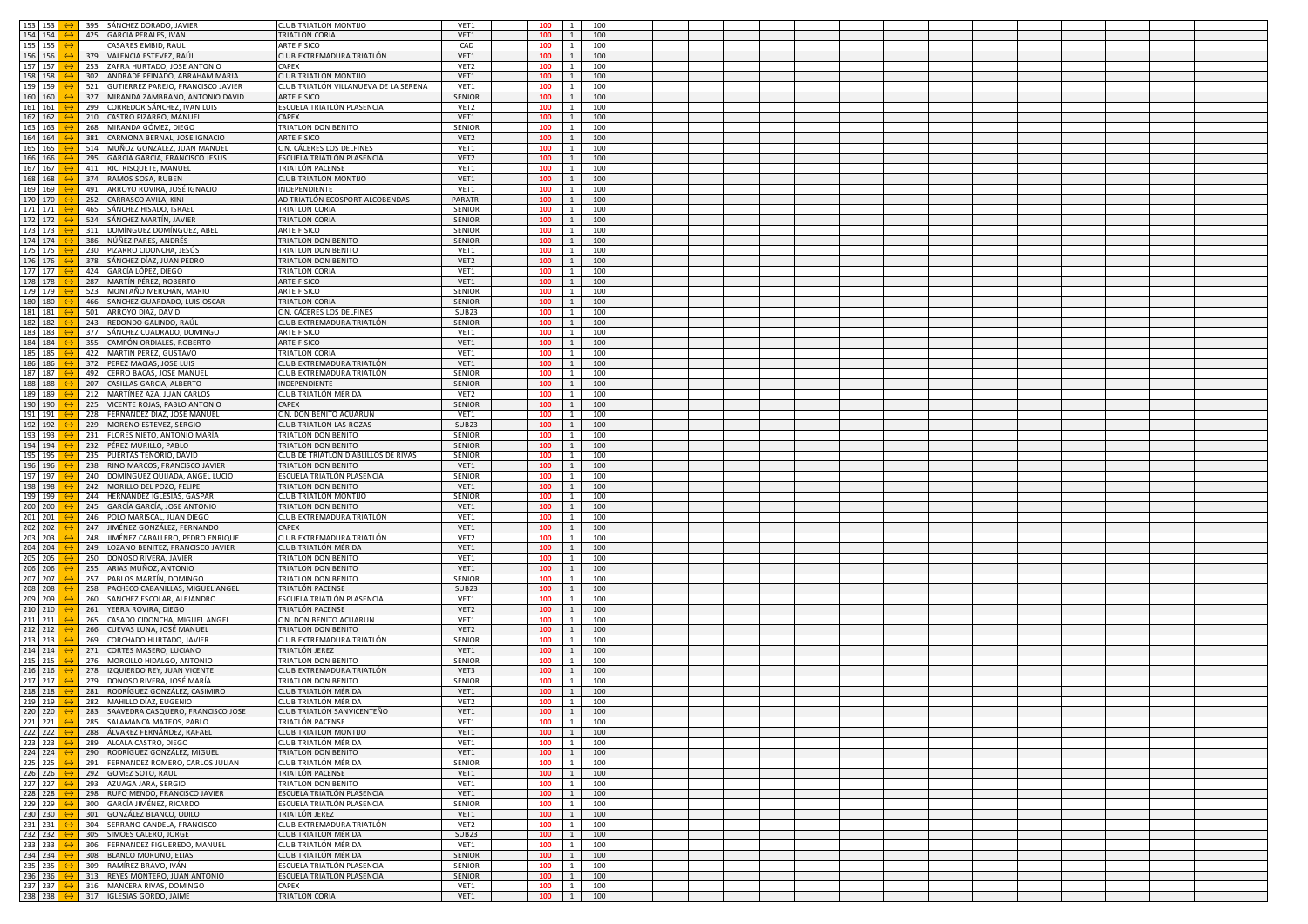| 239 239 $\leftrightarrow$                           |     | 318 GONZÁLEZ ALVAREZ, FERNANDO                       | TRIATLON DON BENITO                   | VET1             | 100        | $\overline{1}$                                                                         | 100 |  |  |  |  |  |  |  |  |
|-----------------------------------------------------|-----|------------------------------------------------------|---------------------------------------|------------------|------------|----------------------------------------------------------------------------------------|-----|--|--|--|--|--|--|--|--|
|                                                     |     |                                                      |                                       |                  |            |                                                                                        |     |  |  |  |  |  |  |  |  |
| 240 240                                             | 320 | GORDO CAPILLA, ANTONIO                               | <b><i>TRIATLON DON BENITO</i></b>     | SENIOR           | 100        | $\mathbf{1}$                                                                           | 100 |  |  |  |  |  |  |  |  |
| 241 241                                             | 321 | BALSERA MERINO, JUAN FRANCISCO                       | <b>CLUB TRIATLON MONTIJC</b>          | VET1             | 100        | $\mathbf{1}$                                                                           | 100 |  |  |  |  |  |  |  |  |
| 242 242                                             | 322 | SPINOSA GRAGERA, FRANCISCO                           | CAPEX                                 | VET1             | 100        | $\mathbf{1}$                                                                           | 100 |  |  |  |  |  |  |  |  |
| 243 243                                             | 324 | AMADOR DÍAZ, FRANCISCO JAVIER                        | CLUB TRIATLON MONTIJO                 | VET1             | 100        | $\mathbf{1}$                                                                           | 100 |  |  |  |  |  |  |  |  |
| 244 244                                             | 325 | MADRUGA VICENTE, MIGUEL                              | ESCUELA TRIATLÓN PLASENCIA            | VET1             | 100        | $\overline{1}$                                                                         | 100 |  |  |  |  |  |  |  |  |
| 245<br>245                                          | 328 | MOLANO PAREDES, JUAN CARLOS                          | TRIATLON DON BENITO                   | SENIOR           | 100        | $\mathbf{1}$                                                                           | 100 |  |  |  |  |  |  |  |  |
| 246<br>246                                          | 332 | PIZARRO SANCHEZ, ADRIAN                              | CLUB TRIATLON MONTIJ                  | SENIOR           | 100        | $\mathbf{1}$                                                                           | 100 |  |  |  |  |  |  |  |  |
| 247<br>247                                          | 333 | RECIADO GONZALEZ, MANUI                              | CLUB TRIATLÓN MÉRIDA                  | SENIOR           | 100        | $\mathbf{1}$                                                                           | 100 |  |  |  |  |  |  |  |  |
| 248<br>248                                          | 334 | REMÓN SEÑORÁN, DANIEI                                | TRIATLÓN JEREZ                        | SENIOR           | 100        | $\mathbf{1}$                                                                           | 100 |  |  |  |  |  |  |  |  |
| 249<br>249                                          | 335 | REGUEIRO HERNANDEZ, LUIS MIGUEL                      | ARTE FISICO                           | VET1             | 100        | $\overline{1}$                                                                         | 100 |  |  |  |  |  |  |  |  |
| 250<br>250                                          | 336 | RODRIGUEZ SEVILLANO, FRANCISCO JAVIER                | TRIATLÓN PACENSE                      | <b>SENIOR</b>    | 100        | $\mathbf{1}$                                                                           | 100 |  |  |  |  |  |  |  |  |
| 251<br>251                                          | 337 | ROMERO SANCHEZ, FRANCISCO JAVIER                     | <b><i>FRIATLON DON BENITO</i></b>     | SENIOR           | 100        | $\mathbf{1}$                                                                           | 100 |  |  |  |  |  |  |  |  |
|                                                     |     |                                                      |                                       |                  | 100        | $\mathbf{1}$                                                                           |     |  |  |  |  |  |  |  |  |
| 252<br>252                                          | 338 | RUANO MARTÍN, OSCAR                                  | ESCUELA TRIATLÓN PLASENCIA            | SENIOR           |            |                                                                                        | 100 |  |  |  |  |  |  |  |  |
| 253<br>253                                          | 341 | OVAR ESPADA, JOSE MANUEL                             | CLUB EXTREMADURA TRIATLÓN             | VET1             | 100        | $\mathbf{1}$                                                                           | 100 |  |  |  |  |  |  |  |  |
| $254$ 254                                           | 346 | CARRETERO DE LA ROSA, DAVID                          | CAPEX                                 | SUB23            | 100        | $\overline{1}$                                                                         | 100 |  |  |  |  |  |  |  |  |
| 255<br>255                                          | 347 | RAMOS TREJO, CESAR                                   | TRIATLÓN PACENSI                      | <b>JUNIOR</b>    | 100        | $\mathbf{1}$                                                                           | 100 |  |  |  |  |  |  |  |  |
| 256<br>256                                          | 349 | AQUERO TORRES, AITOR                                 | <b>TRIATLON CORIA</b>                 | SENIOR           | 100        | $\mathbf{1}$                                                                           | 100 |  |  |  |  |  |  |  |  |
| 257<br>257                                          | 350 | MORENO CARBONERO, MIGUEI                             | CLUB EXTREMADURA TRIATLÓN             | SUB23            | 100        | $\mathbf{1}$                                                                           | 100 |  |  |  |  |  |  |  |  |
| 258<br>258                                          | 351 | EREZO LOPEZ, ANTONIO                                 | TRIATLÓN TRUJILLO                     | SENIOR           | 100        | $\mathbf{1}$                                                                           | 100 |  |  |  |  |  |  |  |  |
| 259<br>259                                          | 354 | <b>BLANCO PACHECO, ALBERTO</b>                       | <b>TRIATLON DON BENITO</b>            | VET1             | 100        | $\overline{1}$                                                                         | 100 |  |  |  |  |  |  |  |  |
| 260<br>260                                          | 357 | CHAPARRO GARCIA, MANUE                               | ESCUELA TRIATLÓN PLASENCIA            | VET2             | 100        | $\mathbf{1}$                                                                           | 100 |  |  |  |  |  |  |  |  |
| 261<br>261                                          | 359 | :ORTÉS SIMÓN, JUAN JOSÉ                              | ARTE FISICO                           | VET2             | 100        | 1                                                                                      | 100 |  |  |  |  |  |  |  |  |
| 262<br>262                                          | 360 | CUESTA CUESTA, OSCAR                                 | TRIATLON DON BENITO                   | VET1             | 100        | <sup>1</sup>                                                                           | 100 |  |  |  |  |  |  |  |  |
| 263<br>263                                          | 363 | SÓMEZ RONCERO, LUIS FRANCISCO                        | TRIATLON DON BENITO                   | VET1             | 100        | $\mathbf{1}$                                                                           | 100 |  |  |  |  |  |  |  |  |
| $264$ 264                                           | 364 | CÓRDOBA MORAN, IGNACIO                               | <b>TRIATLON CORIA</b>                 | SENIOR           | 100        | $\overline{1}$                                                                         | 100 |  |  |  |  |  |  |  |  |
| 265<br>265                                          | 365 | GLESIAS GARCÍA, PABLO                                | TRIATLÓN PACENSE                      | VET1             | 100        | $\mathbf{1}$                                                                           | 100 |  |  |  |  |  |  |  |  |
| 266<br>266                                          | 366 | OMINGUEZ IGLESIAS, JAVIER                            | C.N. CÁCERES LOS DELFINES             | SENIOR           | 100        | $\mathbf{1}$                                                                           | 100 |  |  |  |  |  |  |  |  |
| 267<br>267                                          | 367 | ÓPEZ DE LA CUADRA, GABRIEL                           | ESCUELA TRIATLÓN PLASENCIA            | VET1             | 100        | <sup>1</sup>                                                                           | 100 |  |  |  |  |  |  |  |  |
| 268<br>268                                          | 368 | OPEZ RODRIGUEZ, HECTOR                               | CLUB TRIATLON MONTIJO                 | VET1             | 100        | 1                                                                                      | 100 |  |  |  |  |  |  |  |  |
| 269<br>269                                          | 369 | <b>GUTIERREZ DOMINGUEZ, JOSE MANUEL</b>              | CLUB TRIATLÓN SANVICENTEÑO            | VET1             | 100        | $\mathbf{1}$                                                                           | 100 |  |  |  |  |  |  |  |  |
| 270<br>270                                          | 370 |                                                      | <b>TRIATLON DON BENITO</b>            | VET1             | 100        | $\mathbf{1}$                                                                           | 100 |  |  |  |  |  |  |  |  |
| 271 271                                             | 373 | MORALES SANTOS, RAFAEL<br>PRECIADOS AGAPITO, ALBERTO | ARTE FISICO                           | VET1             | 100        | $\mathbf{1}$                                                                           | 100 |  |  |  |  |  |  |  |  |
| $272$ 272                                           | 375 | MENDEZ NAHARRO, FRANCISCO JOSE                       | TRIATLÓN PACENSE                      | SENIOR           | 100        | <sup>1</sup>                                                                           | 100 |  |  |  |  |  |  |  |  |
| 273 273                                             | 382 | CRUZ MIRANDA, LORENZO                                | NDEPENDIENTE                          | VET2             | 100        |                                                                                        | 100 |  |  |  |  |  |  |  |  |
| 274 274                                             | 383 | HIDALGO GONZÁLEZ, JUAN MANUEL                        | TRIATLON DON BENITO                   | VET2             | 100        | 1<br>$\overline{1}$                                                                    | 100 |  |  |  |  |  |  |  |  |
| 275                                                 |     |                                                      |                                       |                  |            | $\mathbf{1}$                                                                           |     |  |  |  |  |  |  |  |  |
| 275                                                 | 387 | PESSINI DÍAZ, ANTONIO                                | TRIATLÓN PACENSE                      | VET2             | 100        |                                                                                        | 100 |  |  |  |  |  |  |  |  |
| 276<br>276                                          | 389 | SÁNCHEZ GARCÍA, VICTOF                               | TRIATLÓN PACENSE                      | VET1             | 100        | $\mathbf{1}$                                                                           | 100 |  |  |  |  |  |  |  |  |
| 277 277                                             | 390 | ACEDO CHAVES, JOSÉ MARÍA                             | CLUB EXTREMADURA TRIATLÓN             | VET1             | 100        | $\overline{1}$                                                                         | 100 |  |  |  |  |  |  |  |  |
| 278<br>278                                          | 397 | ENIS SAMINO, JOSÉ                                    | CLUB TRIATLÓN SANVICENTEÑO            | VET1             | 100        | 1                                                                                      | 100 |  |  |  |  |  |  |  |  |
| 279<br>279                                          | 399 | SOLIS EGIDO, ALFONSO JOSÉ                            | CLUB TRIATLÓN MÉRIDA                  | SENIOR           | 100        | $\overline{1}$                                                                         | 100 |  |  |  |  |  |  |  |  |
| 280<br>280                                          | 400 | RODRÍGUEZ RODRÍGUEZ, PABLO                           | CLUB NATACION BADAJOZ                 | VET1             | 100        | $\mathbf{1}$                                                                           | 100 |  |  |  |  |  |  |  |  |
| 281<br>281                                          | 404 | GONZÁLEZ SABIDO, JULIO                               | CLUB TRIATLÓN MÉRIDA                  | VET1             | 100        | $\mathbf{1}$                                                                           | 100 |  |  |  |  |  |  |  |  |
| 282<br>282                                          | 407 | GALLARDO SAYAVERA, JOSÉ ANTONIO                      | TRIATLÓN JEREZ                        | SENIOR           | 100        | 1                                                                                      | 100 |  |  |  |  |  |  |  |  |
| 283<br>283                                          | 409 | PAREDES GÓMEZ, ENRIQUE                               | NDEPENDIENTE                          | SENIOR           | 100        | 1                                                                                      | 100 |  |  |  |  |  |  |  |  |
| 284 284                                             | 410 | CABALLERO RUIZ, JUAN CARLOS                          | CLUB TRIATLÓN MÉRIDA                  | VET1             | 100        | $\overline{1}$                                                                         | 100 |  |  |  |  |  |  |  |  |
| 285<br>285                                          | 412 | CERRATO RODRIGUEZ, SERGIO                            | TRIATLON DON BENITO                   | SENIOR           | 100        | $\mathbf{1}$                                                                           | 100 |  |  |  |  |  |  |  |  |
| 286<br>286                                          | 415 | <b>ICENTE CORRAL, ANTONIO</b>                        | ARTE FISICO                           | VET1             | 100        | 1                                                                                      | 100 |  |  |  |  |  |  |  |  |
| 287<br>287                                          | 427 | MANZANO ARROYO, SERGIO                               | CLUB EXTREMADURA TRIATLÓN             | VET1             | 100        | $\mathbf{1}$                                                                           | 100 |  |  |  |  |  |  |  |  |
| 288<br>288                                          | 428 | OTÓN GUTIÉRREZ, ÓSCAR AXEL                           | <b>TRIATLON DON BENITO</b>            | VET1             | 100        | $\mathbf{1}$                                                                           | 100 |  |  |  |  |  |  |  |  |
| 289<br>289                                          | 429 | ERNÁNDEZ FUENTES, JUAN DOMINGO                       | TRIATLON DON BENITO                   | VET1             | 100        | $\overline{1}$                                                                         | 100 |  |  |  |  |  |  |  |  |
| 290<br>290                                          | 432 | RAMOS GARCIA, EDUARDO                                | CAPEX                                 | JUVENIL          | 100        | $\mathbf{1}$                                                                           | 100 |  |  |  |  |  |  |  |  |
| 291<br>291                                          | 436 | AMISÓN CRIADO, FRANCISCO JAVIER                      | <b>SCNMAD TRIATLON</b>                | VET2             | 100        | $\mathbf{1}$                                                                           | 100 |  |  |  |  |  |  |  |  |
| 292 292                                             | 437 | MÁRQUEZ GONZÁLEZ, ÁLVARO                             | CLUB TRIATLÓN SANVICENTEÑO            | SENIOR           | 100        | <sup>1</sup>                                                                           | 100 |  |  |  |  |  |  |  |  |
| 293<br>293                                          | 439 | TENORIO RUPÉREZ, JUAN                                | CLUB DE TRIATLÓN DIABLILLOS DE RIVAS  | VET1             | 100        | $\mathbf{1}$                                                                           | 100 |  |  |  |  |  |  |  |  |
| 294<br>294                                          | 440 | CARRASCO RUEDA, JUAN FERNANDO                        | TRIATLÓN PACENSE                      | VET1             | 100        | $\overline{1}$                                                                         | 100 |  |  |  |  |  |  |  |  |
| 295<br>295                                          | 441 | CARO MOGÍO, ÁNGEL                                    | TRIATLÓN JEREZ                        | SUB23            | 100        | $\mathbf{1}$                                                                           | 100 |  |  |  |  |  |  |  |  |
| 296<br>296                                          | 447 | GONZÁLEZ GONZÁLEZ, RAFAEI                            | TRIATLÓN JEREZ                        | VET3             | 100        | $\mathbf{1}$                                                                           | 100 |  |  |  |  |  |  |  |  |
| 297<br>297                                          | 448 | RODRIGUEZ CATALAN, DIEGO                             | PLANETA TRIATLÓN                      | VET1             | 100        | <sup>1</sup>                                                                           | 100 |  |  |  |  |  |  |  |  |
| 298<br>298                                          | 452 | NOGALES BENITEZ, JESÚS                               | TRIATLÓN PACENSE                      | <b>JUVENIL</b>   | 100        | 1                                                                                      | 100 |  |  |  |  |  |  |  |  |
| 299<br>299                                          | 453 | HERNANDEZ COLMENAR, CARLOS                           | TRIATLÓN PACENSE                      | <b>JUVENIL</b>   | 100        | $\mathbf{1}$                                                                           | 100 |  |  |  |  |  |  |  |  |
| 300<br>300                                          | 454 | RODRIGUEZ OTERO, JAIME                               | TRIATLÓN PACENSE                      | JUVENIL          | 100        | $\mathbf{1}$                                                                           | 100 |  |  |  |  |  |  |  |  |
| 301<br>301                                          | 456 | ARQUERO CONEJERO, DAVID                              | ARTE FISICO                           | SENIOR           | 100        | $\mathbf{1}$                                                                           | 100 |  |  |  |  |  |  |  |  |
| 302 302                                             | 458 | CABEZA DE LA MONTAÑA, FRANCISCO JAVIER               | ARTE FISICO                           | VET1             | 100        | <sup>1</sup>                                                                           | 100 |  |  |  |  |  |  |  |  |
| 303<br>303                                          | 459 | MORENO DE LA TORRE, CARLOS                           | PLANETA TRIATLÓN                      | VET1             | 100        | <sup>1</sup>                                                                           | 100 |  |  |  |  |  |  |  |  |
| $304 \overline{)304}$                               |     | 461 BLANCO ORTEGA, MIKEL                             | PLANETA TRIATLÓN                      | <b>SENIOR</b>    | 100        | $\overline{1}$                                                                         | 100 |  |  |  |  |  |  |  |  |
| 305<br>305                                          | 462 | MARTÍN SÁNCHEZ, JORGE                                | PLANETA TRIATLÓN                      | SENIOR           | 100        | $\mathbf{1}$                                                                           | 100 |  |  |  |  |  |  |  |  |
| 306<br>306                                          |     | 467 ARMENTEROS RUIZ. JUAN CARLOS                     | ΡΙ ΔΝΕΤΑ ΤΡΙΔΤΙΟ                      | VFT <sub>2</sub> | 100        |                                                                                        | 100 |  |  |  |  |  |  |  |  |
| $307$ 307 $\leftrightarrow$                         |     | 470 OBREGON SIMON, FRANCISCO JOSE                    | CLUB TRIATLÓN MÉRIDA                  | VET1             | $100 \t 1$ |                                                                                        | 100 |  |  |  |  |  |  |  |  |
| 308 308                                             |     | 473 PÉREZ GARCÍA, DANIEL                             | NDEPENDIENTE                          | VET1             | 100        | $1\vert$                                                                               | 100 |  |  |  |  |  |  |  |  |
| $309$ 309 $\leftrightarrow$                         |     | 474 MEXIA ALCÁNTARA, JOSÉ LUIS                       | <b>INDEPENDIENTE</b>                  | VET1             |            | $\vert 1 \vert$                                                                        | 100 |  |  |  |  |  |  |  |  |
| 310 310 $\leftrightarrow$                           |     |                                                      |                                       |                  | 100        |                                                                                        |     |  |  |  |  |  |  |  |  |
|                                                     |     | 475 MORENO GARCÍA, JAIME                             | TRIATLON DON BENITO                   | SENIOR           | 100        | 1                                                                                      | 100 |  |  |  |  |  |  |  |  |
| $311 \overline{\smash{\big)}\ 311} \leftrightarrow$ | 488 | HERNANDEZ FERNANDEZ, VICTOR JAVIER                   | CLUB TRIATLÓN MÉRIDA                  | SENIOR           | 100<br>100 | <sup>1</sup>                                                                           | 100 |  |  |  |  |  |  |  |  |
| $312$ 312 $\leftrightarrow$                         |     | 496 MORENO GALVÁN, JULIO                             | TRIATLÓN PACENSE                      | VET1             |            | $1\quad$                                                                               | 100 |  |  |  |  |  |  |  |  |
| 313 313                                             |     | 497 GÓMEZ BENÍTEZ, DANIEL                            | CLUB TRIATLÓN MÉRIDA                  | VET2             | 100        | $1 \quad$                                                                              | 100 |  |  |  |  |  |  |  |  |
| 314 314 $\leftrightarrow$                           |     | 498 VALLE MARTÍN, PEDRO ELOY                         | INDEPENDIENTE                         | VET1             | 100        | 1                                                                                      | 100 |  |  |  |  |  |  |  |  |
| 315 315                                             |     | 499 VICENTE TRUJILLO, JESÚS FERMÍN                   | INDEPENDIENTE                         | VET1             | 100        | 1                                                                                      | 100 |  |  |  |  |  |  |  |  |
| 316 316 $\leftrightarrow$                           |     | 504 PEÑA RÍOS, CARLOS MANUEL                         | C.N. CÁCERES LOS DELFINES             | VET2             | 100        | $\mathbf{1}$                                                                           | 100 |  |  |  |  |  |  |  |  |
| $317$ 317 $\leftrightarrow$                         |     | 505 PASCUAL MORENO, DAVID                            | C.N. CÁCERES LOS DELFINES             | SENIOR           | 100        | $\overline{1}$                                                                         | 100 |  |  |  |  |  |  |  |  |
| 318 318                                             |     | 509 GONZÁLEZ LABRADOR, JUAN                          | TRIATLÓN JEREZ                        | VET2             | 100        | <sup>1</sup>                                                                           | 100 |  |  |  |  |  |  |  |  |
| 319 319 $\leftrightarrow$                           |     | 511 PAREJO PRESA, JOSE                               | CLUB TRIATLÓN MÉRIDA                  | VET1             | 100        | $\overline{1}$                                                                         | 100 |  |  |  |  |  |  |  |  |
| 320 320                                             |     | 516 MUÑOZ MATEOS, MANUEL                             | CLUB TRIATLÓN VILLANUEVA DE LA SERENA | VET1             | 100        | $\begin{array}{\begin{array}{\small \begin{array}{\small \end{array}}}} 1 \end{array}$ | 100 |  |  |  |  |  |  |  |  |
| $321 \overrightarrow{321}$ $\leftrightarrow$        |     | 517 VELARDE SANCHEZ, OSCAR                           | CLUB TRIATLÓN VILLANUEVA DE LA SERENA | VET1             | 100        |                                                                                        | 100 |  |  |  |  |  |  |  |  |
| $322$ 322 $\leftrightarrow$                         |     | 519 FLORINDO HORRILLO, ALONSO                        | CLUB TRIATLON MONTIJO                 | VET1             | 100        | $1\quad$                                                                               | 100 |  |  |  |  |  |  |  |  |
| 323 323 $\leftrightarrow$                           |     | 520 ADAME DÍAZ, MIGUEL                               | CLUB TRIATLÓN VILLANUEVA DE LA SERENA | SENIOR           | 100        | $\vert 1 \vert$                                                                        | 100 |  |  |  |  |  |  |  |  |
|                                                     |     | 324 324 ↔ 522 ROSADO FEITO, JAVIER                   | INDEPENDIENTE                         | VET1             | 100        | $1 \mid$                                                                               | 100 |  |  |  |  |  |  |  |  |